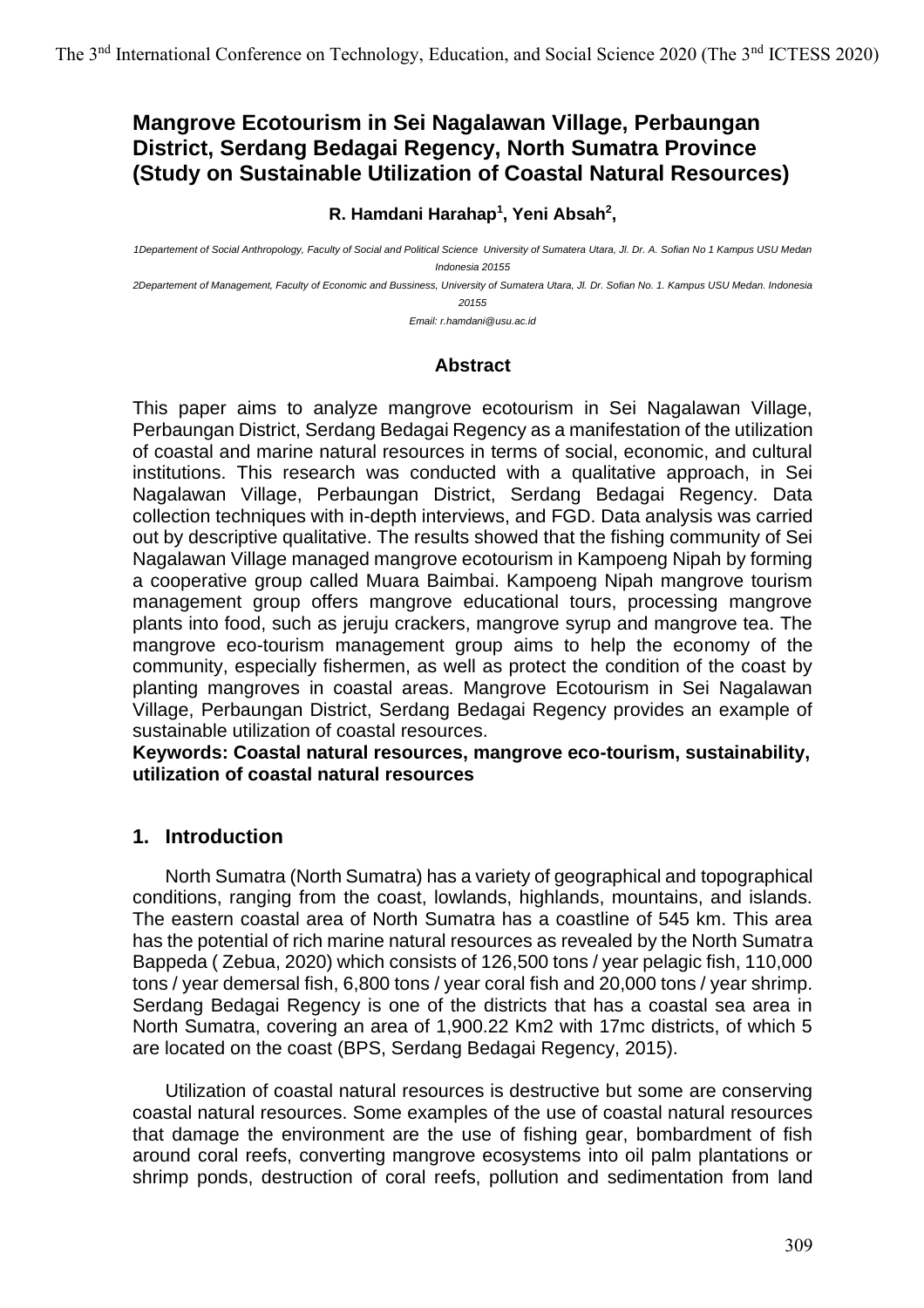channeled through rivers to the sea, activities ports, industries and settlements that domestic waste into the sea.

Research conducted by Hardian et al (2020) on what strategies were carried out after cantrang fishing gear was banned in all regions of Indonesia. The results showed that the strategy chosen was a diversification strategy through increasing fishermen's compliance in using fishing gear and increasing employment. Another thing that damages coastal and marine ecosystems is the use of fishing gear which causes the availability of fish to become scarce, social conflicts related to the use of natural resources (resource conflicts), between traditional fishermen and trawl owners (Marbun and Krishnayanti, 2002).

In line with that, the writings of Akbar et al (2020) which explain illegal fishing in the Pangkep Regency Islands, such as fish bombs, potassium, and trawling continue to operate and have an impact on the destruction of coral reefs and threaten the extinction of fish and other marine biota besides endangering lives people.

Research by Yovitner et al (2020) shows that the effective fishing gear is Payang, purse seine, gill nets, and boat charts. Meanwhile, ineffective fishing gears are sero, shrimp nets, drift lines and traps. For this reason, a fishing gear reconstruction program is needed to reduce fishing capacity and improve the economy.

Diversification of fishing gear is expected to provide added value for coastal communities and the environment, where with this diversification effort, coastal communities, especially fishermen, have the opportunity to increase their income when not fishing because there are other sources of income that can support their lives. Increasing income from other sectors as part of the diversification of coastal community businesses is expected to be able to encourage people not to damage the coastal environment and indirectly help restore coastal areas from previous exploitation (Laynurak, 2008). Coastal community business diversification is not only focused on fishing but can also be directed at other businesses outside the fishing sector. Harahap's research (2010, 2013) relating to efforts to develop regional planning capacity in integrated coastal ecosystem management on the East Coast of North Sumatra reveals the need to develop training on understanding coastal ecosystems, efforts to improve the economy that does not damage coastal ecosystems and develop coastal community institutions.

This study aims to analyze the utilization of coastal and marine areas by diversifying fishing gear and utilizing mangrove ecosystems into mangrove ecotourism in Sei Nagalawan Village, Perbaungan District, Serdang Bedagai Regency in a sustainable manner.

## **2. Literature Review**

### **2.1. Coastal Zone Conditions**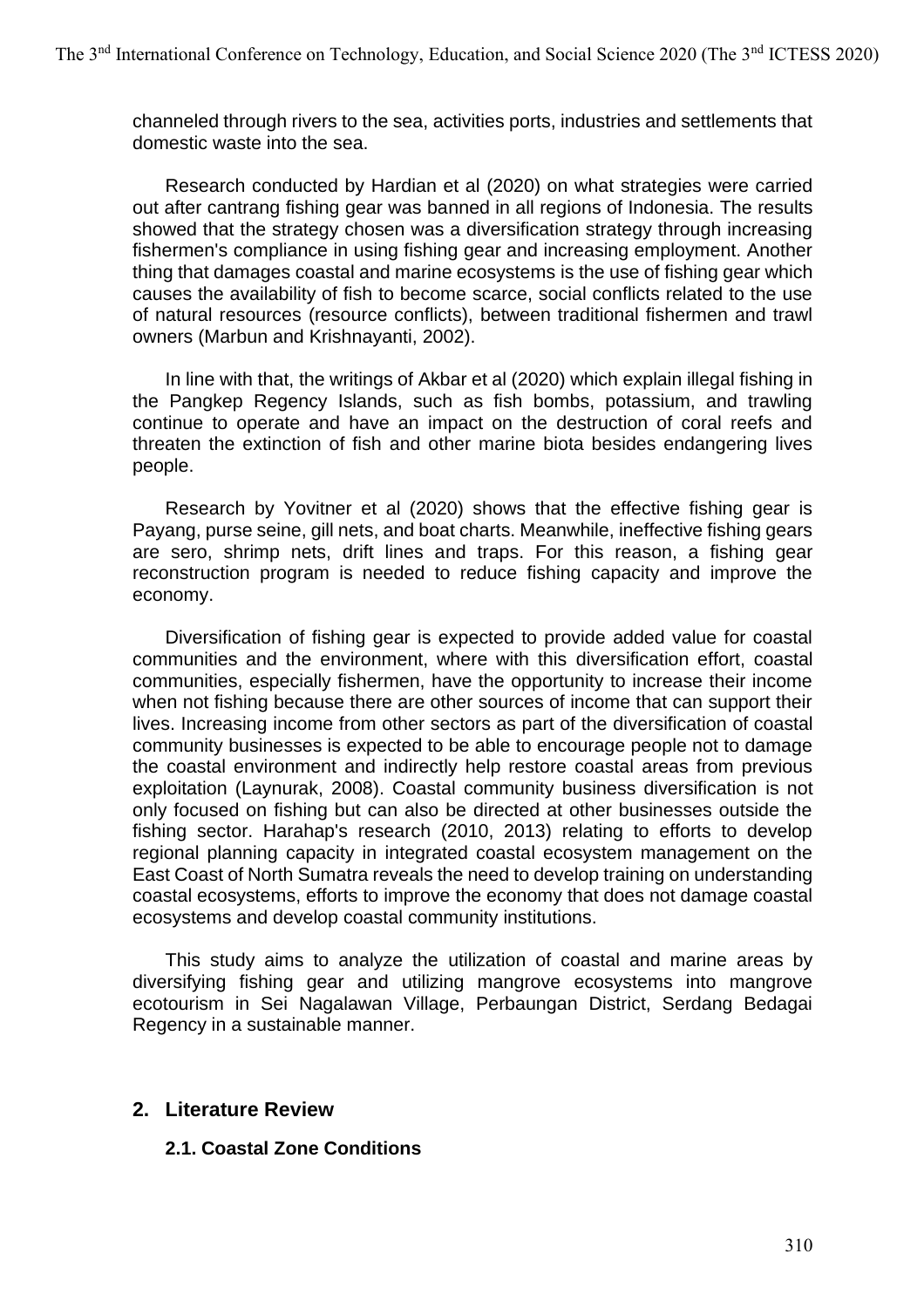Dahuri, et al. (2001) define a coastal area as a transitional area between land and sea, where the landward boundary is the arbitrary distance from the average highest tide and the seaward boundary is the jurisdiction of the province or state in a country. The coastal area is a transitional area between land and sea waters. Ghofar (2004) states that naturally this area is often referred to as a nutrient trap area. However, if this area is subject to massive environmental destruction due to pollution, this area is also known as a pollutants trap. Thus, it can be understood that various biological resources and the environment in coastal areas are relatively more vulnerable to damage, compared to other areas or ecosystems. Of all the types of ecosystems that exist, usually the coastal ecosystem is the area that gets the heaviest environmental pressure

### **2.2. Fishermen and Sustainable Development**

Hanson (1984) states that coastal communities often have lower opportunities to access fulfillment of basic needs such as education, health and fulfillment of business production facilities so that sometimes their socioeconomic conditions are still relatively low. As a coastal community group has the following characteristics: (1) humans who live together, (2) interact and work together for a long time, (3) are aware as a unit, (4) are aware as a system of living together.

According to Kurnia et al (2019), sustainable development (sustainability) aims to answer today's needs without threatening the ability to protect the next generation to meet their needs. Meanwhile, according to Kristian (2019) sustainable coastal area management is a combination of adaptive, integrated, environmental, economic and social system development.

## **3. Research Methods**

The research approach was carried out qualitatively, with the research location being carried out in Sei Nagalawan Village, Perbaungan District, Serdang Bedagai Regency. Data collection techniques with in-depth interviews, and FGD. Data analysis was carried out with a qualitative descriptive beginning with a data reduction process, namely the process of selecting, concentrating attention and simplifying, abstracting and transforming raw data that emerged from records (Miles, NM and Hubermasn: 1992) this process was carried out as long as the researcher carried out the research process in the field, by carrying out field notes, the data obtained by the researcher is also maximized by ensuring that the data obtained is in accordance with the research theme.

## **4. Result and Discussion**

### **4.1. Mangrove Ecotourism Sei Nagalawan Village, Perbaungan District, Serdang Bedagai Regency**

Mangrove ecotourism in Nagalawan Village offers educational tours about mangroves to tourists. Besides enjoying the beach view, tourists are also offered knowledge about mangroves, namely a guide around mangrove forests and mangrove planting. This is consistent with research conducted by Saad et al (2015) in the mangrove area on the island of Tioman Malaysia which also has the potential to be promoted as a tourist destination. Also in line with research conducted by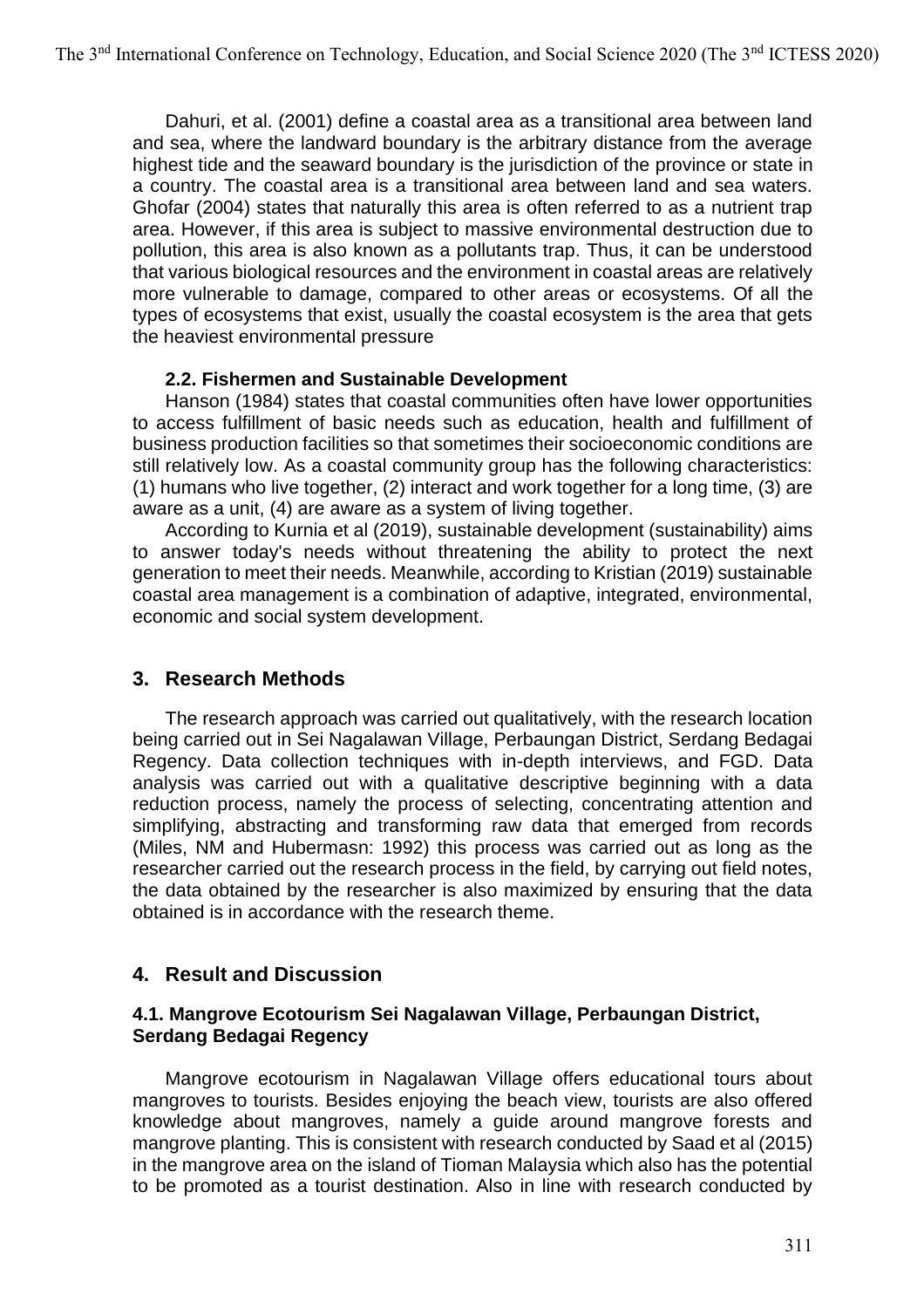Miranda, Sarah J.M (2013) who examined mangrove planting in San Juan, Batangas, Philippines as a tourist attraction. This study shows that local governments support mangrove planting in terms of policy, management and planning as well as budget, so that mangroves benefit the people of San Juan, especially from an environmental / ecological, economic and health perspective.

The mangrove tourism area of Sei Nagalawan Village also offers family tour packages. The package is for 5-10 people to relax by eating seafood. In addition, seminar tours and training are also offered using the hall in the middle of the mangrove area to hold activities. Then there is also an adventure tour package, which is spending the night in the mangrove ecotourism area without having to stay at a homestay or a resident's house, but camping in a tent. Furthermore, there is a mangrove tour package, namely the experience of getting around and exploring the mangrove forest. Apart from mangrove tourism, there is Romance Bay, which is a romantic beach tour. Visitors who come to Romance Bay are teenagers. Romance Bay is managed with the help of the Sumatra Woman Foundation Non-Governmental Organization (NGO). NGO SWF is working with the fishermen group Maju. Thus the fishing community of Sei Nagalawan Village created a mangrove and beach tourism area. They combine the existence of a mangrove ecosystem with economic creativity to support ecotourism as researched by Sangchumnong, A (2019) which states that the Klong Kone Mangrove community in Central Thailand as a sustainable tourist destination is supported by creative economic activities carried out such as planting mangroves, shrimp paste and opossum, water sports activities, and a seafood restaurant.

### **4.2. Utilization With Mangrove Plant Processing**

There are many benefits and uses of mangroves. One of them is to be processed into food and beverage ingredients such as jeruju crackers, mangrove syrup and mangrove tea. Besides helping the economy of the fishing community, the existence of mangrove tourism also protects the coast from sea water abrasion and makes it easier for fishermen to get fish.

### **4.3. The Role of Non-Governmental Organizations in Utilizing Coastal Natural Resources**

In general, there are 6 fishing groups formed and fostered by NGOs from outside Nagalawan Village. They empower the fishing community of Nagawalan Village by forming fishing cooperatives such as the Muara Baimbai Cooperative, the Maju Bersama Cooperative. The reason why this group was created is to free the attachment between fishermen and patron (toke).

## **5. Conclusions and suggestions**

Based on the research results that have been described and analyzed, the patterns of utilization of coastal natural resources in Sei Nagalawan Village, Perbaungan District, Serdang Bedagai Regency, North Sumatra Province are carried out in a sustainable manner, namely:

1. The people of Sei Nagalawan Village are actively utilizing coastal natural resources to support the economic situation of the community both individually and in groups.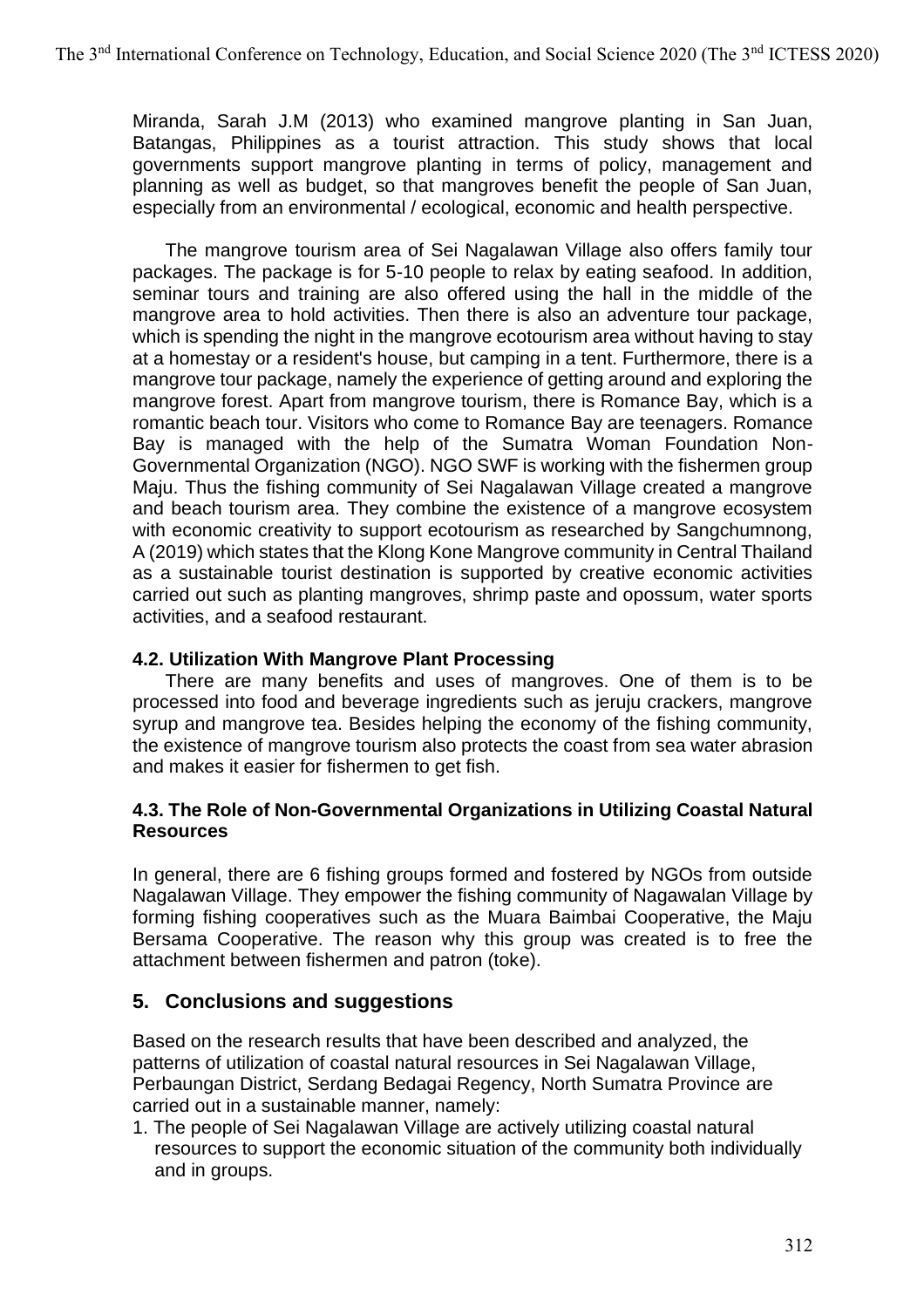- 2. The people of Sei Nagalawan Village form and manage a fishing cooperative group as a forum for utilizing coastal natural resources.
- 3. The form of job diversification is managing mangrove ecotourism, beach tourism and the use of mangroves planted in coastal areas to be used as food and drink.

# **Suggestion**

Sei Nagalawan Village can be used as a pilot village for other villages in the coastal area in collaboration with the village government or private institutions.

# **References**

Akbar, A, Najamuddin N, and Bustan B. 2020. Ilegal Fishing: Penggunaan Alat Tangkap Ikan di Kepulauan Kabupaten Pangkep 1975-2015. Jurnal Pattingalloang. Vol 7(1) 23.

https://ojs.unm.ac.id/pattingalloang/article/view/13283

- BPS Kabupaten Serdang Bedagai. 2015. Http://serdangbedagaikab.bps.go.id
- Ghofar. A. 2004. *Pengelolaan Sumberdaya Perikanan Secara Terpadu dan Berkelanjutan*. Cipayung-Bogor.
- Miles, M. B. & Huberman, M. (1992). Analisis Data Kualitatif. Jakarta: Penerbit Universitas Indonesia
- Hanson. Arthur J. 1984. *Coastal Community: International Perspectives*. 26th Annual Meeting of The Canadian Commission for UNESCO, St John's Newfoundland, 6th June 1984.
- Harahap. R. Hamdani. 2010. *Pengembangan Kapasitas Perencanaan Daerah Dalam Pengelolaan Pesisir Secara Terpadu di Pantai Timur Sumatera Utara*. Jurnal Wawasan, Kebudayaan dan Politik. UNAIR. Vol.23, Nomor 3, Juli –September 2010.

http://www.journal.unair.ac.id/filerPDF/abstrak\_412215\_tpjua.pdf

- Harahap. R.Hamdani. 2013. *Pengembangan Kapasitas Kelembagaan Dalam Pengelolaan Pesisir Secara Terpadu Di Kabupaten Serdang Bedagai. Dalam Jurnal Penelitian Sosial Humaniora*. Lembaga Penelitian USU. Vol.5 Nomor 2 Desember 2012. ISSN 1979-6420.
- Hardian, Debi. Indra Gumay Febriyano, Supono, Abdullah Aman Damai dan Gunardi Djoko Winarno. 2020. Pelarangan Cantrang : Strategi Pengembangan Keberlanjutan Sumberdaya Ikan di Teluk Lampung. Journal of Tropical Marine Science. Vol.3 (1): 21-27, April 2020. https://journal.ubb.ac.id/index.php/jtms/article/view/1734
- Kristian, I. 2019. Konsep pengelolaan wilayah pesisir secara terpadu dan berkelanjutan yang berbasis masyarakat. Jurnal RASI Vol 1 Issue 15.
- Laynurak, Yoseph M. 2008. *Model Diversifikasi Usaha Masyarakat Pesisir dan Implikasinya Terhadap Kesejahteraan Sumberdaya Wilayah Pesisir Di Kabupaten Belu-NTT*. Masters thesis. Program Pascasarjana Universitas Diponegoro. Semarang. http://eprints.undip.ac.id/17630/

Kurnia A, Amanda Shaura, Santoso Tri Raharjo, Risna Resnawaty. 2019. Sustainable Development dan CSR. Prosiding Penelitian dan Pengabdian kepada Masyarakat. Vol 6, No 3. http://jurnal.unpad.ac.id/prosiding/article/view/26211